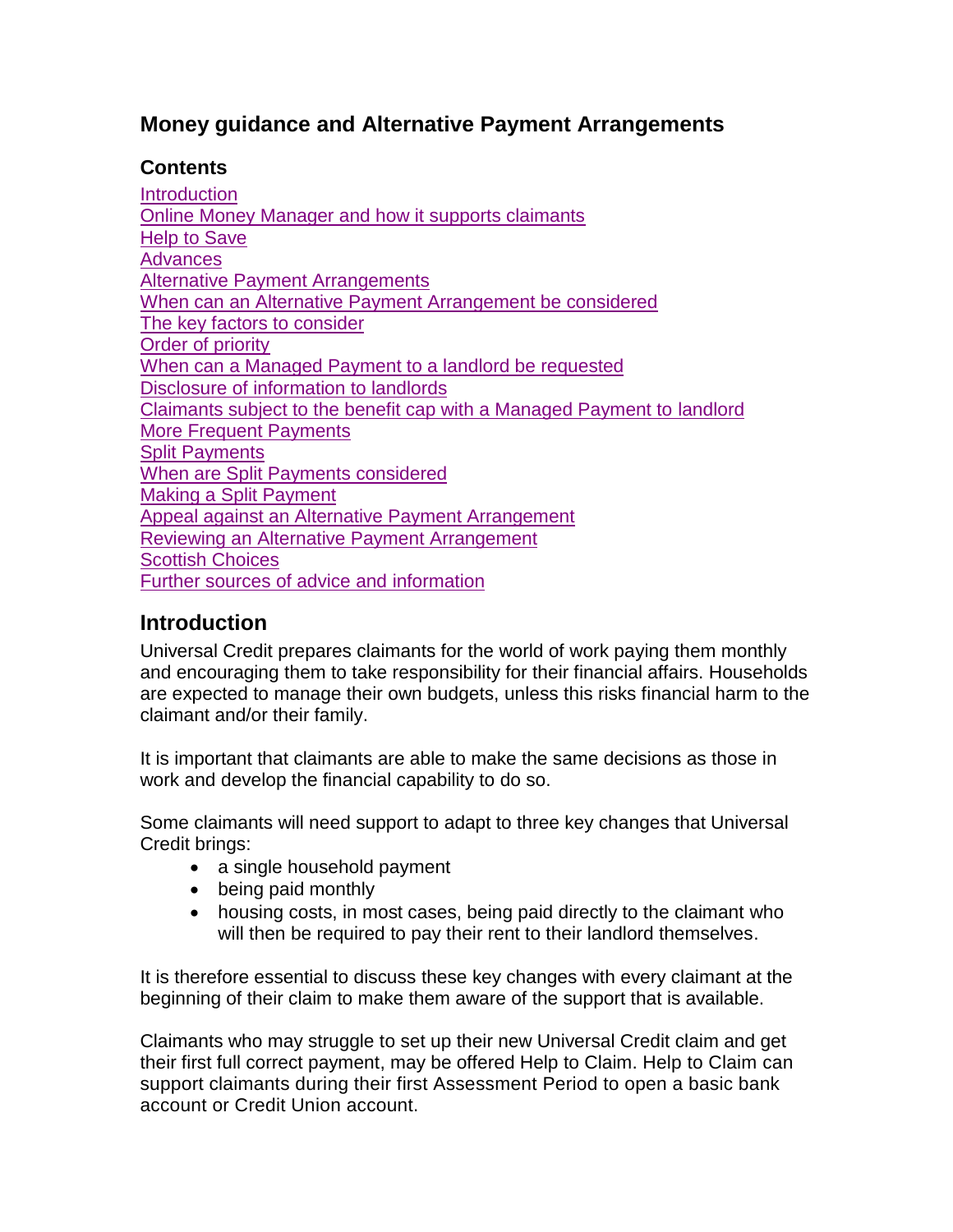Claimants who may struggle with budgeting or debt should be offered money guidance/debt advice and considered for Alternative Payment Arrangements.

It is important to encourage claimants to seek help for their money problems as soon as possible to avoid the risk of going into debt or stop existing debts from getting worse.

It may help to reassure claimants that thousands of people seek help with their money every week. This can be anything from tips on better budgeting or saving money on bills to urgent advice for crisis debt.

For help making the most of their money, claimants can visit the Money Helper website to:

- get a personalised plan for managing money while specifically on Universal Credit using the Money Manager Tool
- find general money management content and budgeting tools
- open a Web chat

Claimants can also get support from the Money Helper by phone.

If the claimant is showing signs of having problem debt, they should be encouraged to seek debt advice as soon as possible. Signs of problem debt can include:

- missing bill payments
- struggling to sleep due to money worries
- worrying how they will pay for food, goods or services
- stating they have run out of food or are using food banks
- not able to pay their rent
- being in crisis or hardship
- having complex needs
- having money deducted from Universal Credit to pay for things like gas, electric, water, fines
- not having a bank account.

Claimants can use the Debt Advice Locator tool on the Money Helper website which signposts to free, confidential, non-judgemental and impartial debt advice online, by phone, or face to face in their local area.

**Note**: When delivering Help to Claim Citizens Advice or Citizens Advice Scotland may refer the claimant on to suitable money guidance or debt advice provided by themselves, or other partners.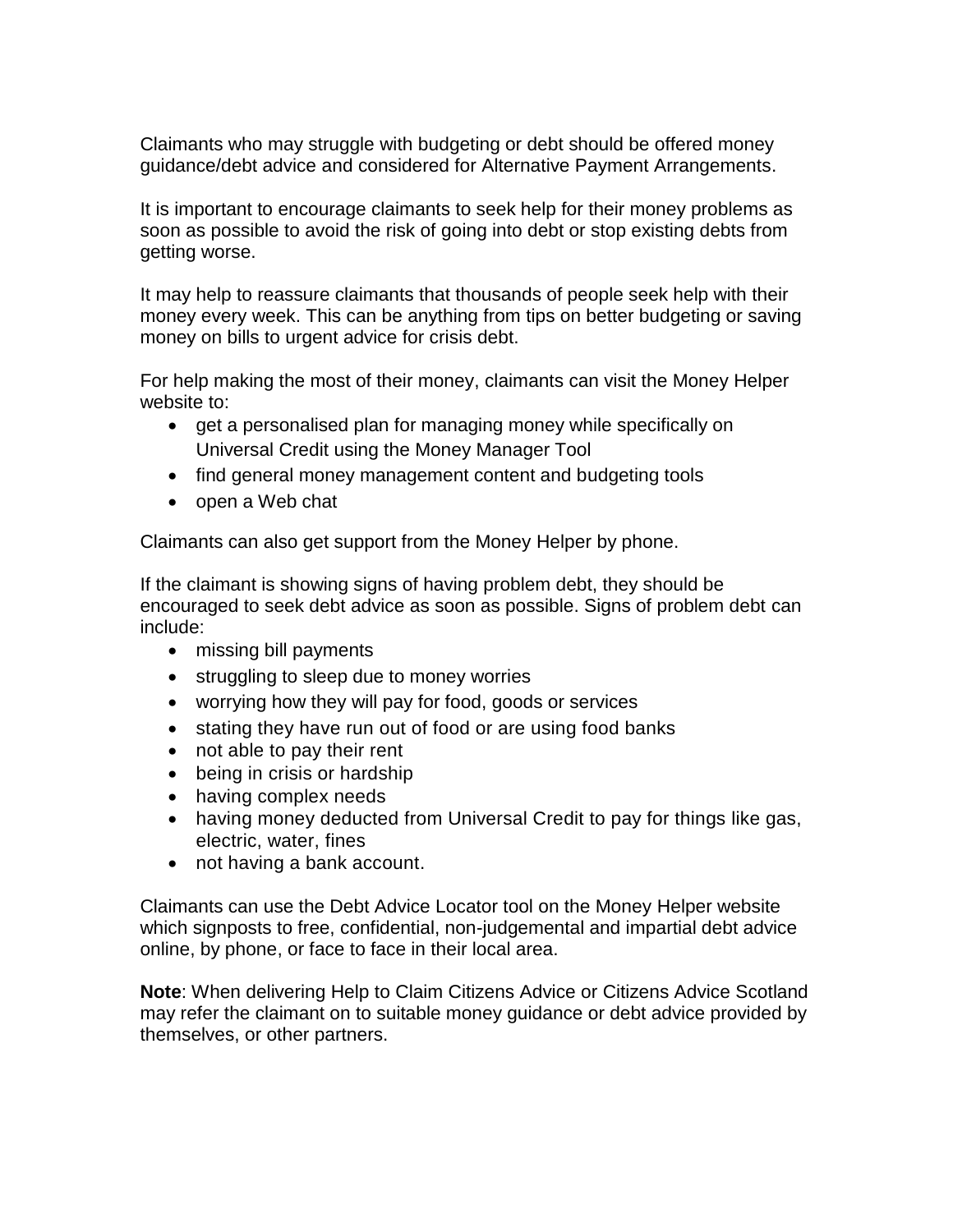### <span id="page-2-0"></span>**Online Money Manager and how it supports claimants**

[Money Manager for Universal Credit claimants](https://www.moneyadviceservice.org.uk/en/tools/money-manager) is an online tool claimants can use to help manage their finances. It is owned and hosted by the [Money Helper](https://www.moneyadviceservice.org.uk/en) and can be accessed via their website and also via the GOV. UK website.

Money Manager asks questions to establish the claimant's circumstances so it can provide specific information to support them in their current situation. Claimants are directed to register on the Money Manager website so that they can save their answers. They can also revisit the Money Manager to add a change of circumstances and receive modified support.

There are three parts to the online Money Manager:

#### **1. To read**

This section contains advice to support and guide claimants while waiting for their first Universal Credit payment or are already receiving Universal Credit. For example, it covers the topics:

- sorting out your rent
- dealing with debt
- about borrowing money

These are examples and not a full list of the topics covered.

#### **2. My tasks**

This section contains recommended actions that the claimant may need to do now or over the next few weeks, for example:

- $\bullet$  set up a direct debit to pay rent
- talk to a free debt adviser
- contact utility providers to see if they can get a better deal

These are examples only, not a full list.

#### **3. My money**

This section will activate when the claimant indicates that they have received their first Universal Credit payment. It asks the claimant for details of income, including Universal Credit, outgoings and calculates how much is left on a monthly, weekly or daily basis.

If the claimant registers on Money Manager, then any information they input is saved and can be retrieved on later visits.

The claimant is asked if they have registered on Money Manager at their next appointment.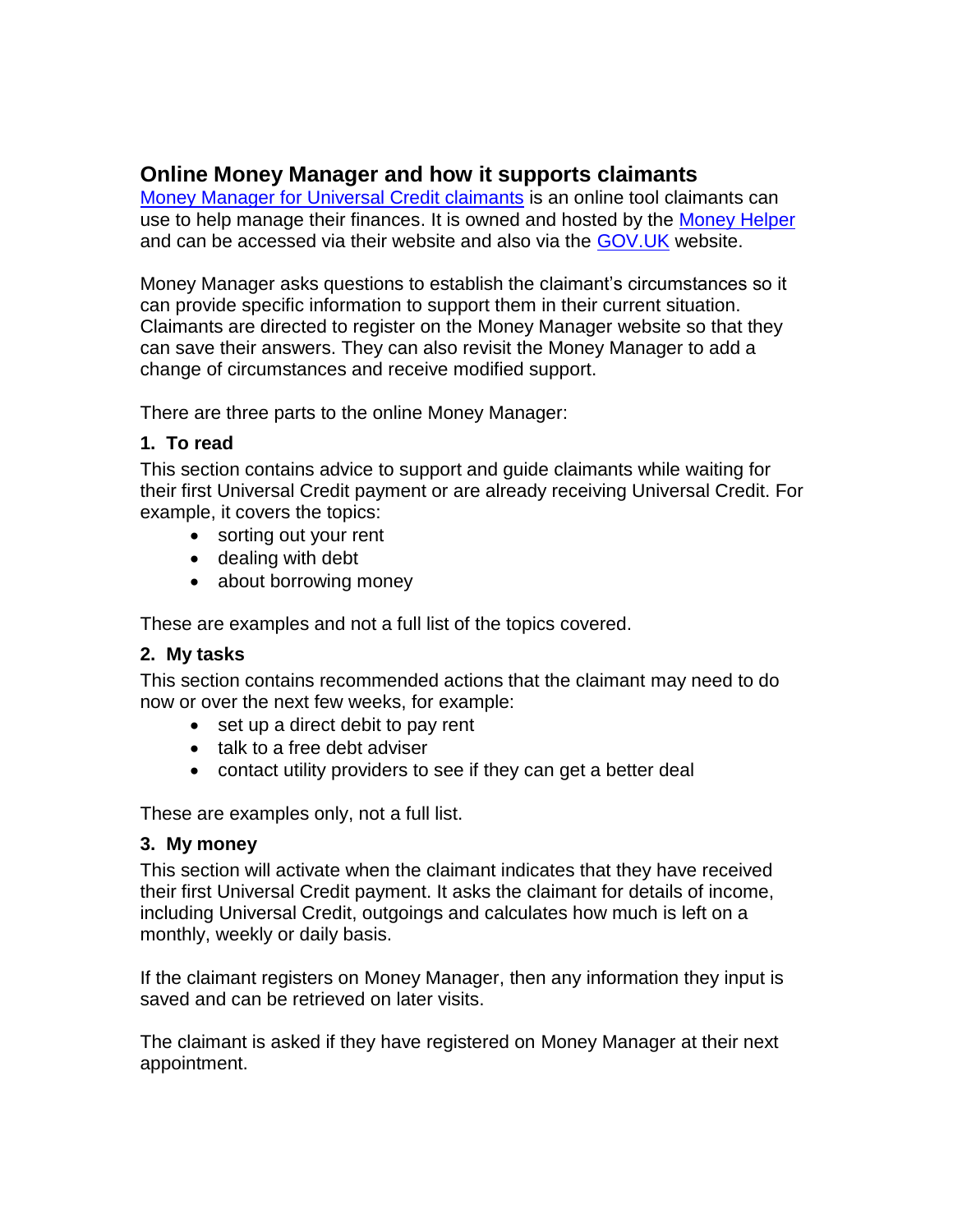### <span id="page-3-0"></span>**Help to Save**

This is a new government saving scheme to help working people on low incomes build their savings.

For more information see Help to Save

### <span id="page-3-1"></span>**Advances**

The aim of an advance payment is to support claimants who can't manage until they receive their next payment of Universal Credit.

During the budgeting conversation, claimants must be made aware that advances are available to them if they are in financial need and are repayable.

To establish if the claimant has a financial need and requires an advance, they must be asked if they have enough money to live on until the next payment of Universal Credit is due. This might be money from: savings, earnings, redundancy payments or support from the claimant or partner's parents, family or friends. If the answer is no, then a claimant must be offered an advance.

When discussing advances, eligible claimants must be told the maximum amount available and the monthly repayment figure, based on the longest repayment period. For more information see Advances – Financial Hardship.

## <span id="page-3-2"></span>**Alternative Payment Arrangements**

The move to a single monthly household payment is a significant change to the way most benefits are currently paid. Alternative Payment Arrangements (APAs) are available to help claimants who are identified as needing additional support. There are three types of APA available to claimants:

- Managed Payment to Landlord (MPTL), which pays housing costs direct to the landlord.
- More Frequent Payments (MFP), which pays the UC award either weekly or fortnightly.
- Split Payments (SP), which divides payment of an award between partners.

## <span id="page-3-3"></span>**When can Alternative Payment Arrangements be considered**

Alternative Payment Arrangements (APAs) must be considered for those claimants who:

- cannot or may not be able to manage their single monthly payment and as a result are at risk of financial harm
- meet Tier 1 or Tier 2 factors
- previously had their housing costs paid to their landlord as part of their housing benefit claim and meet a Tier 1 or Tier 2 factor when claiming UC
- experience domestic abuse.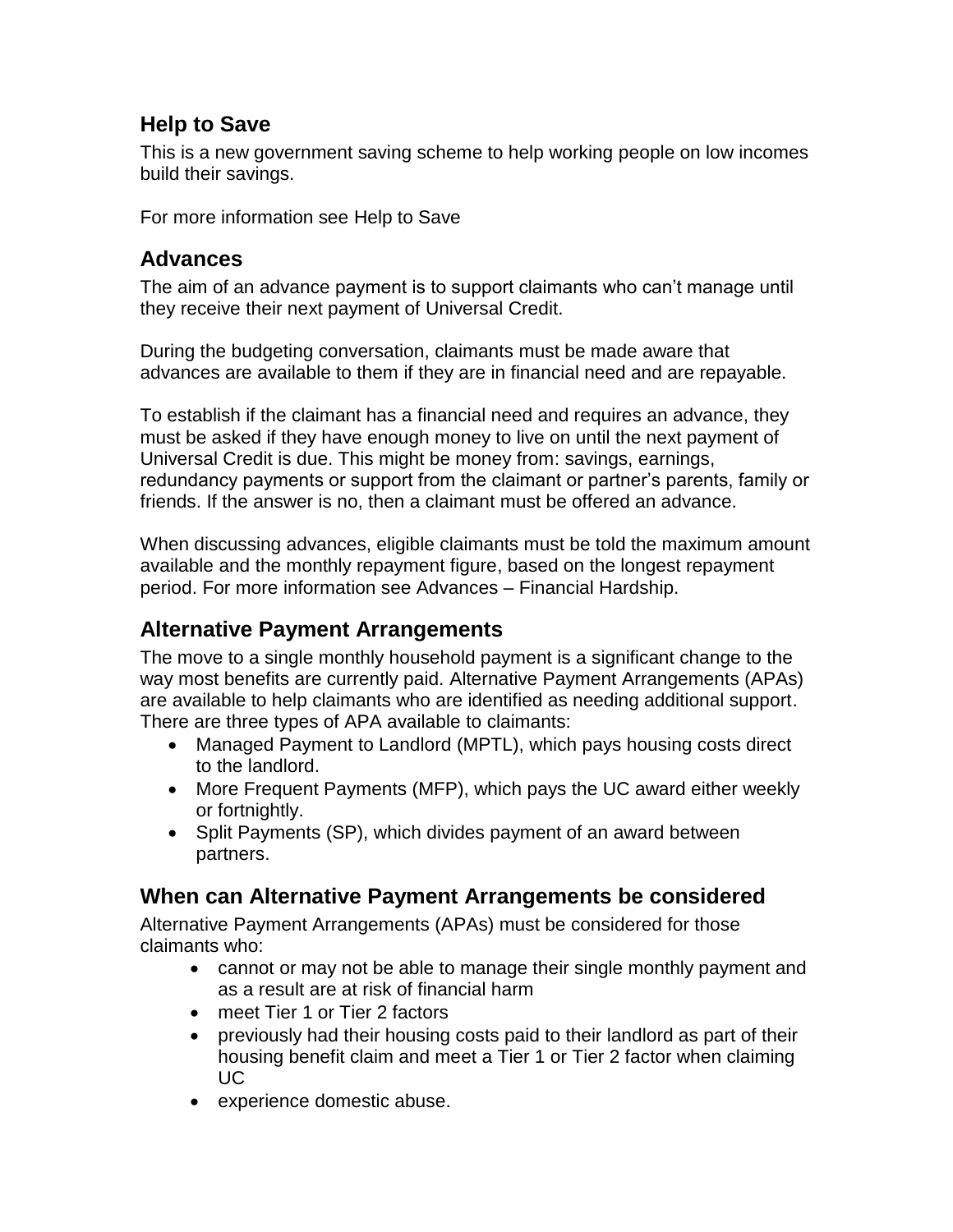APAs can be considered at the start or at any point during the Universal Credit claim. The need may be identified in the Service Centre, Jobcentre or requested by the claimant, their appointee, caseworker or landlord advising of a vulnerability, rent arrears or risk of eviction. All APAs must be reviewed periodically to ensure that they remain in the best interest of the claimant.

See Tier 1 and Tier 2 factors for more triggers that may mean an APA is appropriate.

Social rented sector (SRS) landlords across England, Scotland and Wales with access to the Landlord Portal are considered to be trusted partners. Trusted Partners can request Managed Payment to Landlord APA for their tenants, whenever they identify a need and have it granted without further investigation.

### <span id="page-4-0"></span>**The key factors to consider**

Alternative Payment Arrangement (APA) requests are considered on a case by case basis, with the focus on the needs of a claimant and their family.

Claimants who have been in receipt of Housing Benefit which was paid to their landlord must be made aware of the option to continue having their housing costs paid to their landlord when they claim Universal Credit providing they meet a Tier 1 or Tier 2 factor.

A claimant can be considered for one or more APAs based on individual circumstances and characteristics. Numerous factors must be considered when deciding whether an APA is appropriate:

- is the claimant managing to pay their bills on time, particularly their rent, have they fallen into arrears in the past, or are they currently in arrears?
- do they think they are able to manage a monthly budget, taking account of their income and outgoings over a calendar month?
- is the claimant making multiple requests for an advance of their Universal Credit payment?
- $\bullet$  if the claimant is part of a couple, are they used to managing their money together and do they think they are able to manage the single Universal Credit payment to the household?

These are examples and not a full list of all the factors to consider.

When an APA is considered, the Tier 1 and Tier 2 factors are used as a guide to decide if these arrangements are appropriate to an individual.

All cases are assessed on an individual basis. Details from a third party such as the claimant's appointee, caseworker and landlord should be used to inform the consideration process.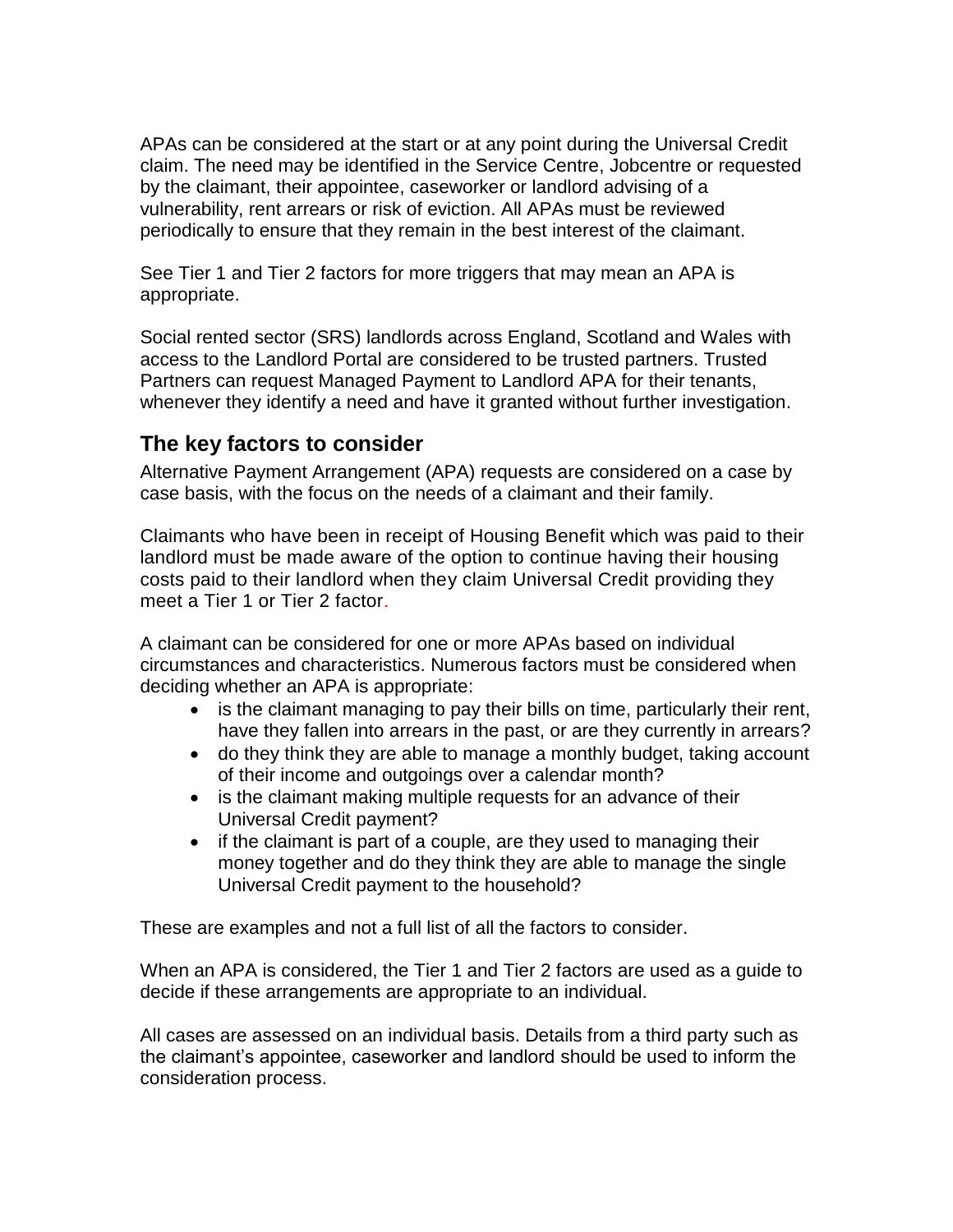# <span id="page-5-0"></span>**Order of priority**

Alternative Payment Arrangements (APAs) are considered in the following order of priority:

- 1. MPTL paying Universal Credit housing costs to the landlord is the first priority where it is part of the Universal Credit award, in order to protect the claimant's home. MPTL are always deducted and paid first as the priority APA.
- 2. More Frequent Payments.
- 3. Split Payments of an award between partners must only be considered in certain circumstances, such as:
	- financial abuse where one partner mismanages the Universal Credit payment
	- for budgeting purposes, where domestic abuse is an issue and the couple decide to remain together in the same household, but only one claim to Universal Credit is made.

If the claimant meets the criteria for either (2) or (3) above, their landlord, (if they have rental liability) will automatically be paid Universal Credit housing costs direct, with the remaining Universal Credit paid as appropriate.

In summary, this aims to support those claimants over time in developing their budgeting capability, where appropriate to do so, and at the same time protecting their home.

## <span id="page-5-1"></span>**When can a Managed Payment to a landlord be requested**

Managed Payment to Landlord (MPTL) can be made when a claimant meets any Tier 1 or Tier 2 factor.

Underpayment of rent may indicate more serious underlying issues, a MPTL and a referral to money guidance may prevent these problems escalating.

## <span id="page-5-2"></span>**Disclosure of information to landlords**

Any Managed Payment to Landlord (MPTL) can be applied to a claim without the need for the explicit consent of the claimant.

Once a MPTL has been set up, the following information can be shared with the landlord:

- that the MPTL has been applied to the claim
- the value of any amount paid to the landlord and the period this covers

We should confirm receipt of a MPTL request to a landlord once it has been received, but can share no further information unless a MPTL is applied.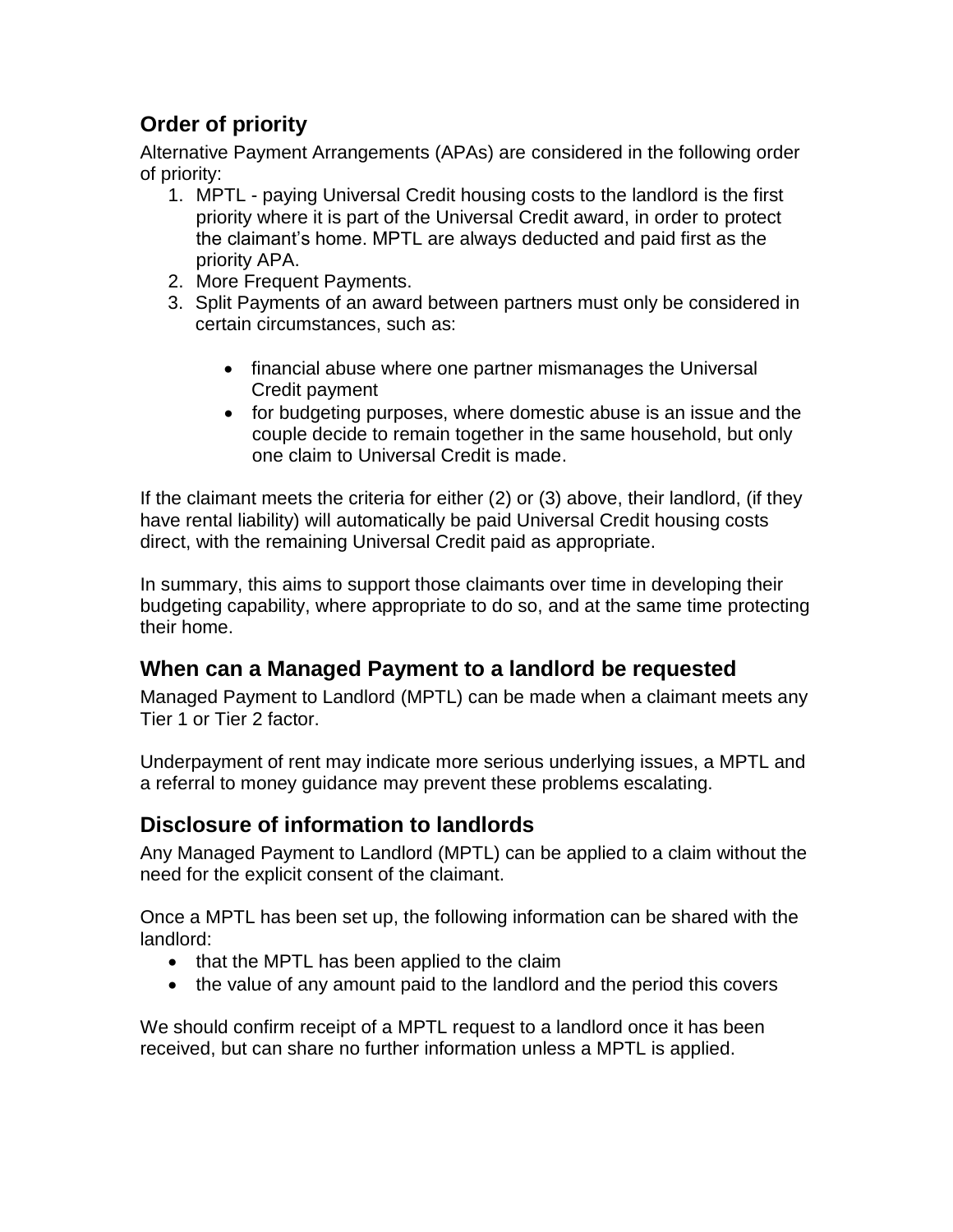Once the request has been processed the landlord will be advised of the outcome. If the request is refused, the Department cannot tell the landlord the specific reason why because of data sharing regulations and claimant confidentiality. Instead, a range of potential reasons why a request has been denied will be provided.

See Consent and disclosure information.

#### <span id="page-6-0"></span>**Claimants subject to the benefit cap with a Managed Payment to Landlord**

Claimants, who have a Managed Payment to Landlord (MPTL) in place, may be left with little or no Universal Credit to meet other living costs, once the benefit cap is applied.

Capped claimants may request an Alternative Payment Arrangement review. In such circumstances any MPTL must be removed, regardless of any Tier 1 or Tier 2 factor.

#### <span id="page-6-1"></span>**More Frequent Payments**

Universal Credit is paid monthly. However, where it is identified that a claimant is finding it difficult to budget monthly, they can have their Universal Credit divided over the month so it is paid more frequently, for example: twice monthly or, exceptionally, four times a month.

These can only be paid at the end of their first assessment period and are, in the majority of circumstances, half their Universal Credit award, with the remaining half paid 14 or 15 days later. In very exceptional cases they could be paid four times a month. This would mean receiving a quarter of their Universal Credit payment after the end of the first assessment period and the rest paid at 7 or 8 day intervals.

In cases where a claimant's Universal Credit includes their housing costs, this would be accompanied by a Managed Payment to Landlord to protect their home and provide greater assistance for the claimant household.

Landlords considered as trusted partners on the portal can request that claimant receives more frequent payments.

#### <span id="page-6-2"></span>**Split Payments**

In very exceptional circumstances, payment of Universal Credit can be divided between 2 members of the household. This is known as a Split Payment.

Split Payments are to prevent hardship to the claimant and their family and must only be considered in certain specific situations, such as budgeting purposes in domestic violence and abuse cases or where financial abuse occurs and one partner mismanages the Universal Credit payment.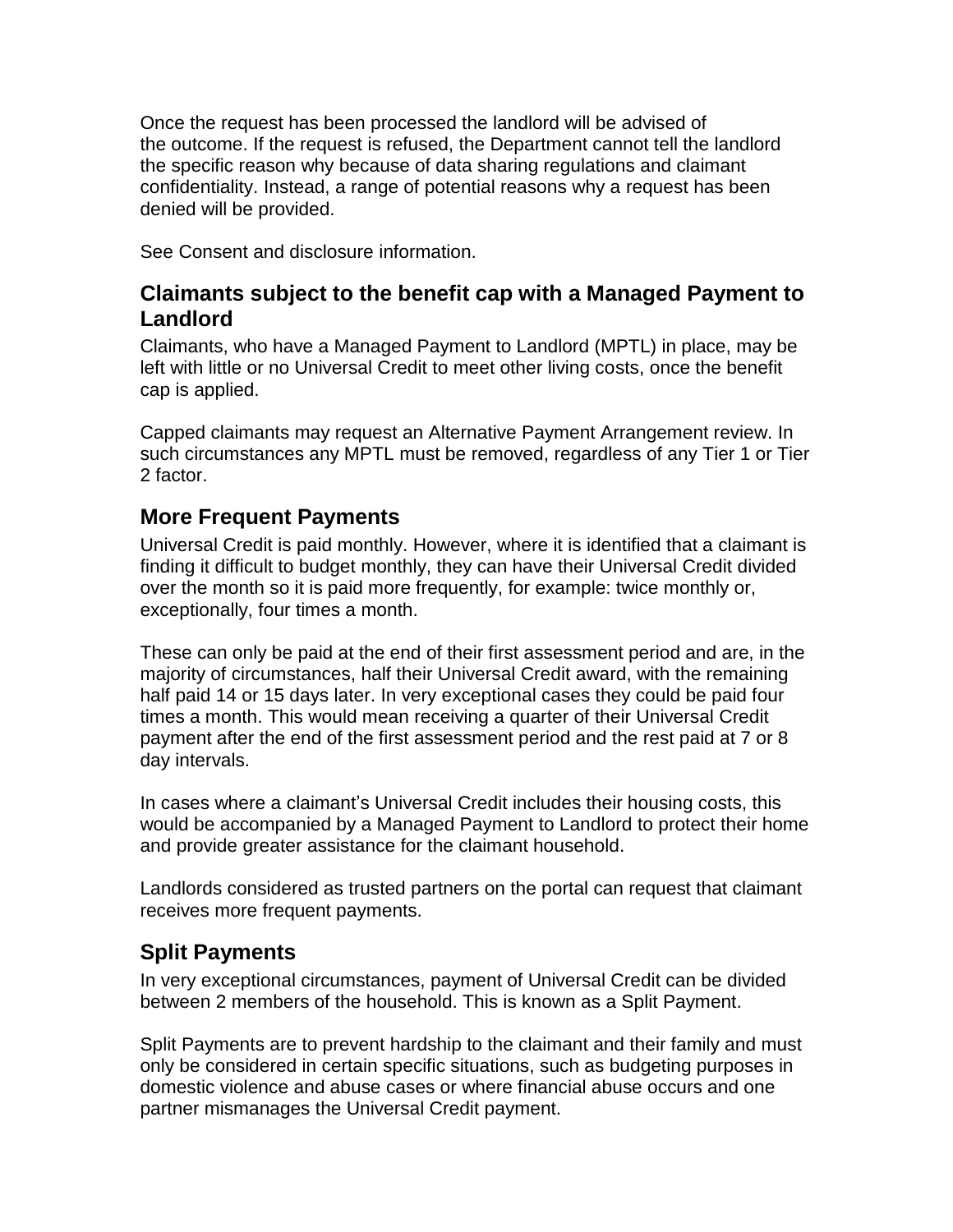Unlike appointee action, the claimant keeps full responsibility for their claim and any related activity, such as work programme activity. A Split Payment can be paid to 2 separate members of the household, with the larger percentage allocated to the person with primary caring responsibilities this means the one with child care. This is to ensure the health and wellbeing of the majority of the household.

If a Split Payment is to be made, consideration must also be given to a Managed Payment to Landlord for the housing costs, where there is a rental liability.

## <span id="page-7-0"></span>**When are Split Payments considered**

Split Payments are normally considered to prevent hardship to the claimant and their family, this can be when the claimant is not managing their financial affairs and not meeting their family's day to day needs. Split Payments must be considered when the claimant:

- states financial mismanagement and/or financial abuse
- states that there is domestic violence and abuse issues
- cannot or will not budget for their own or their family's basic day to day needs

### <span id="page-7-1"></span>**Making a split payment**

The service will not allow a second verification of bank details. These bank details are verified in person by the claimant attending the Jobcentre to ensure that we are paying the right person.

The second set of bank details can then be recorded manually on the claimant's profile page.

Once the first payment is made, the Central Payment System (CPS) will record the account details for the second claimant's National Insurance number. The bank details recorded in the profile must then be obfuscated to the last four numbers of the account and the last two numbers of the sort code.

# <span id="page-7-2"></span>**Appeal against an Alternative Payment Arrangement**

There is no right of appeal against the outcome. However, the outcome can be reviewed by the same or a different agent if further information is provided.

## <span id="page-7-3"></span>**Reviewing an Alternative Payment Arrangement**

Alternative Payment Arrangements (APAs) are reviewed to take account of a claimant's changing circumstances and characteristics. The aim is to ensure that the APA remains in the claimant's best interest. However, those claimants who continue to meet a Tier 1 or Tier 2 factor should continue to be supported by an APA.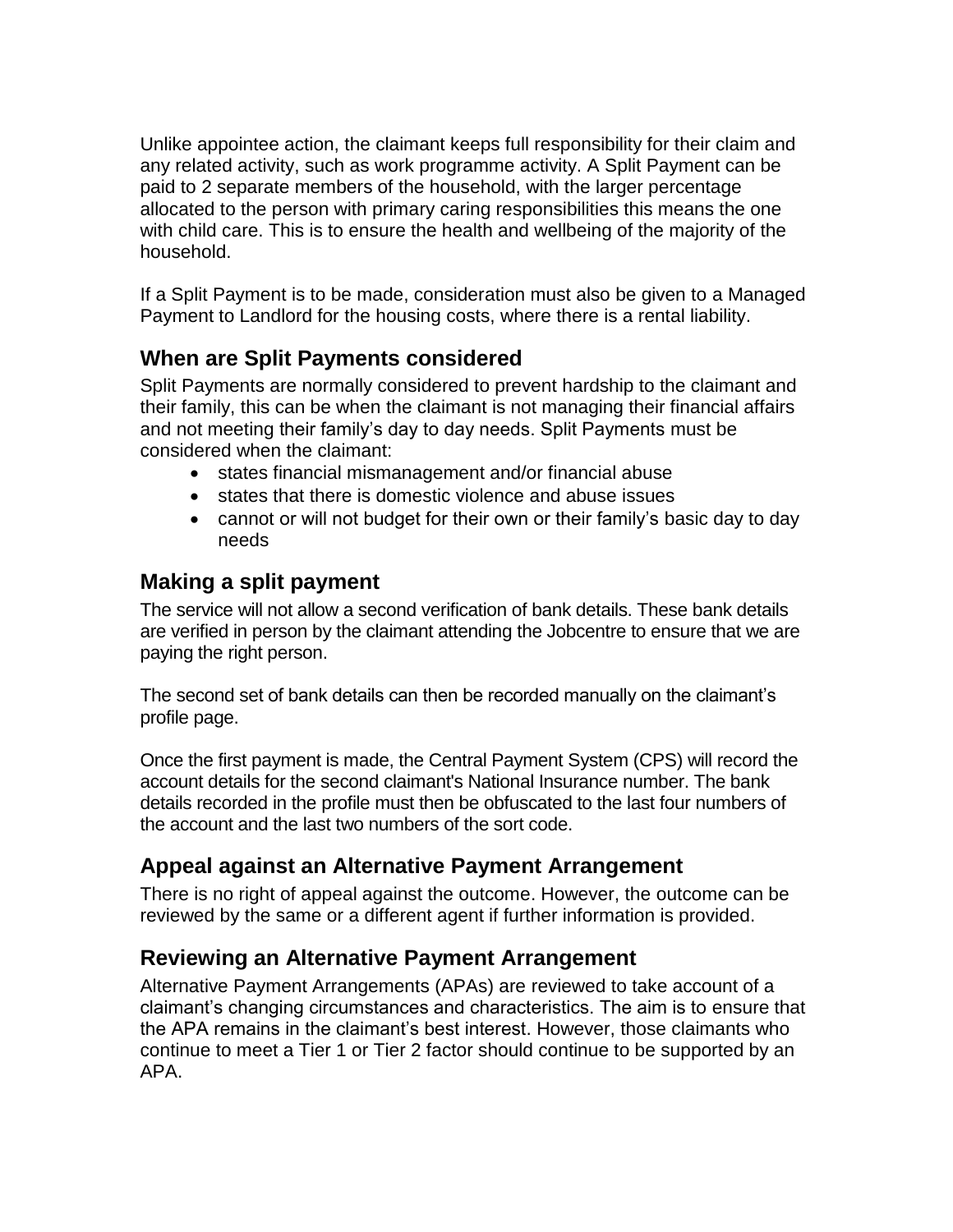The agent will decide on a review period between 3-24 months. Each case will vary as claimants who are awarded an APA will have different characteristics, therefore a one size fits all approach is not considered appropriate. Discretion is used to decide on the review period to be set using information provided by the claimant, their representative and/or landlord, to help inform the APA review period.

If a claimant has more than one APA in place, the review period may be slightly longer than if they only have one. For some claimants with complex needs who are particularly vulnerable, for example those who have a long term mental health condition with no one to support them, it may be more appropriate to have a longer review period.

Claimants subject to the Benefit Cap may request an APA review to request that any Managed Payment to Landlord (MPTL) is removed. In such circumstances any MPTL must be removed, regardless of any Tier 1 or Tier 2 factor.

Claimants may request that any MPTL is removed if they are in dispute with their landlord because of a disrepair issue and are withholding rent payment. If a claimant provides evidence of a disrepair issue, such as correspondence with the landlord or local authority housing enforcement team, any MPTL should be removed.

#### <span id="page-8-0"></span>**Scottish Choices**

Universal Credit claimants living in Scotland are able to choose:

- how often their Universal Credit is paid twice a month or once a month
- who their housing costs are paid to themselves or directly to their landlord

The offer is made automatically via a to-do to new claimants and Live to Full Service transfer claimants as soon as possible after the claimant is paid for their first assessment period.

All existing Universal Credit claimants living in Scotland can request Scottish Choices but it is not done automatically.

If a claimant chooses:

- to be paid twice monthly only, their payments are still assessed monthly in arrears. This means that their first payday will not change after they choose twice monthly payments, and on the first payday they will receive half of their calculated payment. Fifteen days later they will receive the other half. This pattern will then repeat every month
- for their landlord to be paid the relevant housing costs only, their payments will still be assessed monthly in arrears. On their payday, the claimant will receive their calculated payment, without the relevant housing costs. These housing costs are paid to their landlord on the same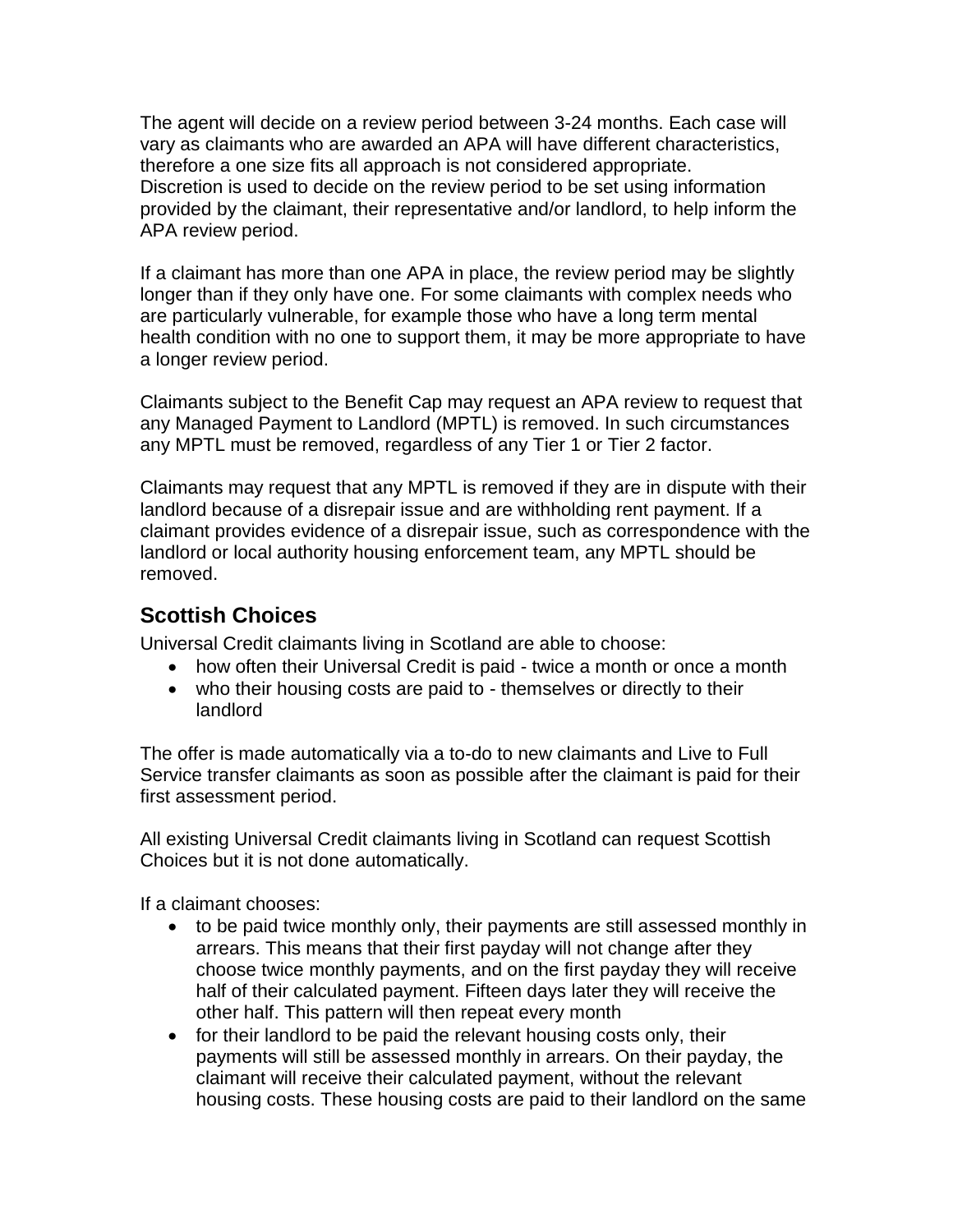day or on a different payment schedule agreed between DWP and the landlord. This is dependent on whether the accommodation is in the social or private rented sector. This pattern will then repeat every month

 to be paid twice monthly and for their landlord to be paid the relevant housing costs, their payments will still be assessed monthly in arrears. This means that their first payday will not change after they choose twice monthly payments, and on that first payday they will receive half of their calculated payment – without the relevant housing costs. Fifteen days later they will receive the other half – again without the relevant housing costs. The relevant housing costs are paid to the landlord monthly or on a different payment schedule agreed between DWP and the landlord. This is dependent on whether the accommodation is in the social or private rented sector. This pattern will then repeat every month

An Alternative Payment Arrangement (APA) remains a key feature of Universal Credit and are the first consideration for claimants in need. APAs will still be available for all claimants who satisfy the relevant Tier 1or Tier 2 factors. APAs must be considered for any claimant as normal.

Claimants with an APA for either More Frequent Payments or Managed Payment to Landlord will not be eligible for the corresponding Universal Credit Scottish Choices.

If an APA is imposed for any reason the claimant cannot choose to have it removed, unless it is a MPTL and the claimant is subject to Benefit Cap or provides evidence of a disrepair dispute with their landlord. Landlords will have the opportunity to apply for an APA under normal procedures.

A landlord cannot request Scottish Choices.

Scottish Choices will not be subject to reviews but the claimant can change their mind.

If a landlord requests for housing costs to be paid directly to them through a Managed Payment to Landlord APA request, this must take priority over Scottish Choices.

The claimant must satisfy the relevant APA [Tier 1 or Tier 2 factors.](https://intranet.dwp.gov.uk/policy/tier-one-and-tier-two-factors-consider-alternative-payment-arrangements)

If the claimant already has Scottish Choices in place for making direct payments to their landlord, the APA must be imposed and replace the Scottish Choices housing element.

This is because a claimant may choose to end direct payments to their landlord through Scottish Choices at any time. If a claimant who finds it difficult to manage money chooses to do this, they could find themselves: